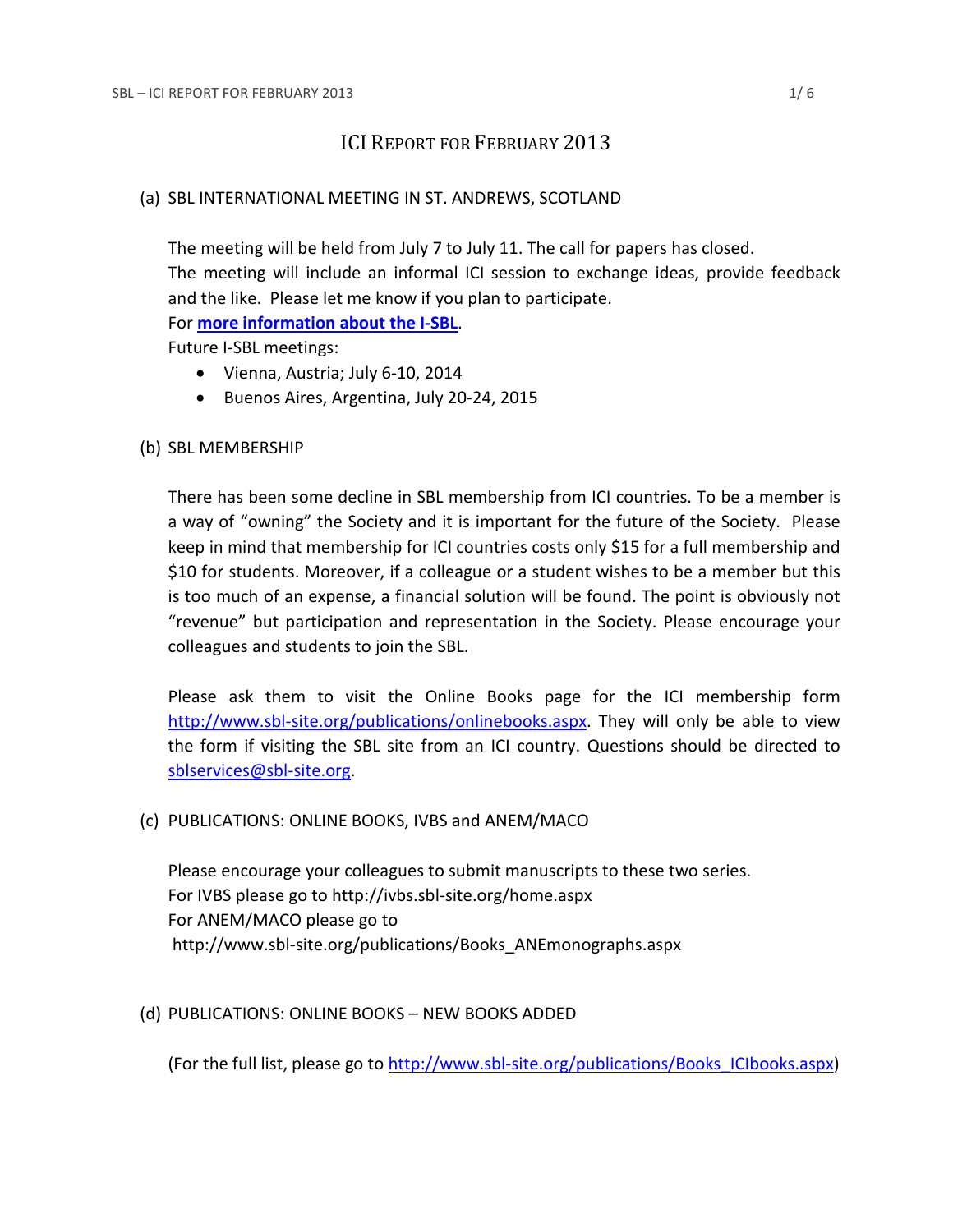(1) Beckman, Gary M., Trevor R. Bryce, and Eric H. Cline.*The Ahhiyawa Texts.* Writings from the Ancient World, 28. Atlanta, Society of Biblical Literature, 2011.

Twenty-six texts found in the Hittite capital of Hattusa dating from the fifteenth– thirteenth centuries B.C.E. contain references to a land known as "Ahhiyawa," which most scholars now identify with the Late Bronze Age Mycenaean world. The subject of continuing study and controversy since they were first published in 1924, the letters are still at the center of Mycenaean-Hittite studies and are now considered in studies and courses concerned with Troy, the Trojan War, and the role of both Mycenaeans and Hittites in that possible conflict. This volume offers, for the first time in a single source, English translations of all twenty-six Ahhiyawa texts and a commentary and brief exposition on each text's historical implications. The volume also includes an introductory essay to the whole Ahhiyawa "problem" as well as a longer essay on Mycenaean-Hittite interconnections and the current state of the discipline.

(2) Buss, Martin J. *The Changing Shape of Form Criticism: A Relational Approach.*  Hebrew Bible Monographs 18. Sheffield: Sheffield Phoenix Press, 2010.

In this important collection of essays by the leading theorist of form, Martin Buss presents in Part I, Steps toward a New Form Criticism, several essays that view forms as complexes of relations that constitute possibilities. This relational approach to form criticism rejects, on the one hand, the idea that reality is at base only particular and, on the other hand, an essentialism that holds that forms are firmly structured and there is a single correct way to classify texts. In Part II, Interdisciplinary Ideas of *Sitz im Leben*, he shows how Gunkel's notion of *Sitz im Leben*, derived from his knowledge of other fields, made an impact on leading figures in several disciplines. They modified the notion, and their analyses became known to a number of biblical scholars. This cross-pollination introduced a new understanding of the notion of *Sitz im Leben* into biblical studies, which, in turn, was noted by scholars in other fields. An appendix to the volume reports relational approaches in several disciplines that provide a stimulus for relational form criticism.

(3) Lubetski, Meir, ed. *New Seals and Inscriptions, Hebrew, Idumean, and Cuneiform*. Hebrew Bible Monographs 8. Sheffield: Sheffield Phoenix Press, 2007.

This collection of 15 papers is a significant addition to our textual evidence for the world of the Bible: it presents over 50 inscriptions, tablets and seals from the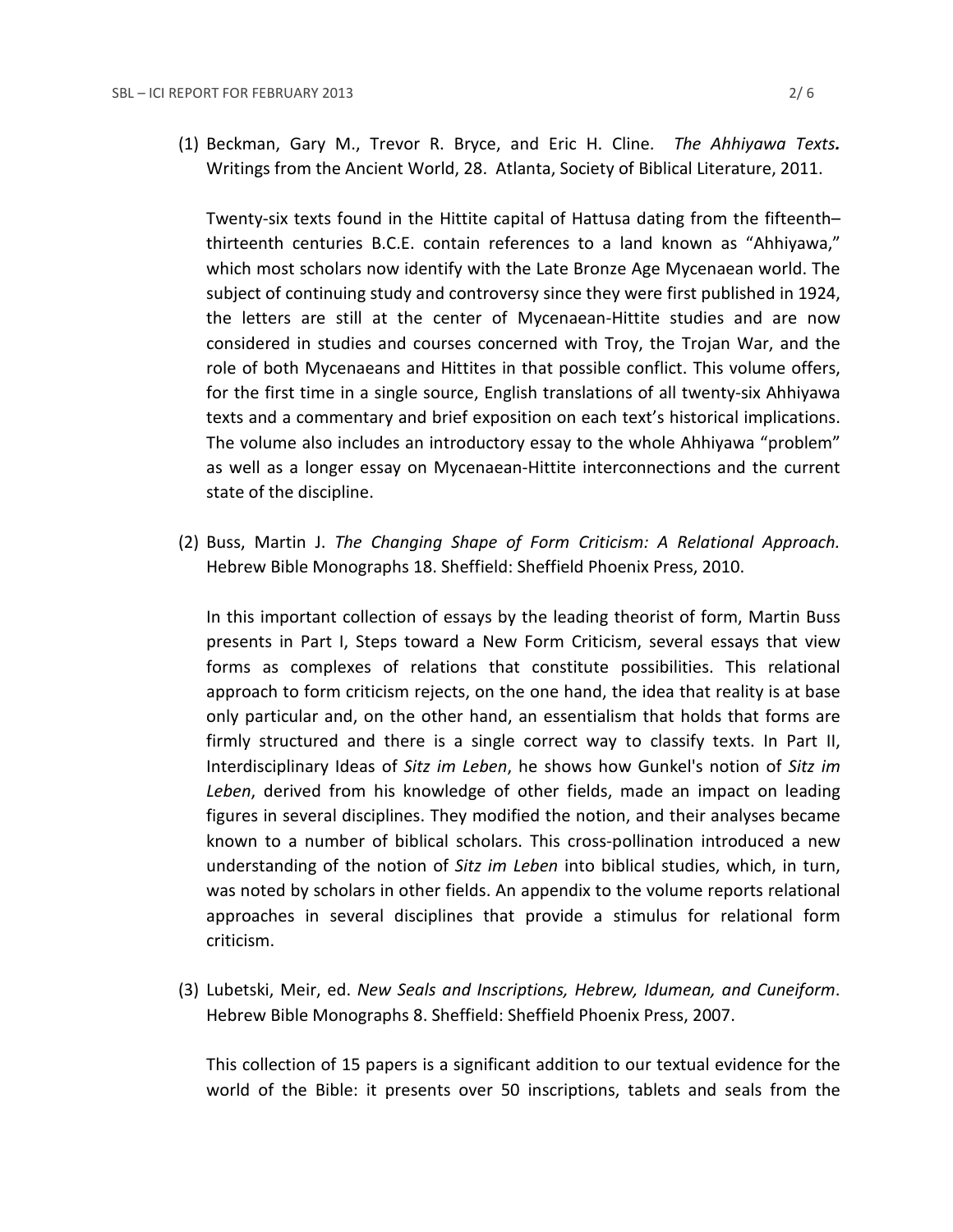collections of Shlomo Moussaieff, in Hebrew, Idumean, and cuneiform. Most of these texts are being published here for the first time. Contents: David Noel Freedman, The Almost Perfect Fake and/or the Real Thing; Ada Yardeni, A Note on a Qumran Scribe; Peter van der Veen, Gedaliah ben Ahiqam in the Light of Epigraphic Evidence; Martin Heide, Impressions from a New Alphabet Ostracon in the Context of (Un)provenanced Inscriptions: Idiosycrasy of a Genius Forger or a Master Scribe?; Bezalel Porten and Ada Yardeni, The House of Baalrim in the Idumean Ostraca; Bezalel Porten and Ada Yardeni, Why the Unprovenenced Idumean Ostraca Should be Published; Edward Lipinski, Silver of Ishtar of Arbela and of Hadad; Richard Hess, Aspects of Israelite Personal Names and Pre-exilic Israelite Religion; André Lemaire, New Inscribed Hebrew Seals and Seal Impressions; W.G. Lambert, A Document from a Community of Exiles in Babylonia; Meir Lubetski, Two Egypto-Israelite Seals; Chaim Cohen, The Yehoash Tablet; Kathleen Abraham, An Inheritance Division among Judeans in Babylonia from the Early Persian Period; Meir Lubetski, The Seal of a Royal Servant of the Judahite Monarchy; Meir Lubetski, A Personal Seal: Shrhr ben Zephaniah

(4) McGowan, Andrew B. and Kent Harold Richards, eds. *Method and Meaning:Essays on New Testament Interpretation in Honor of Harold W. Attridge.* Resources for Biblical Study 67. Atlanta: Society of Biblical Literature, 2011.

Never before has there existed a more diverse set of possibilities for understanding the canonical texts of the New Testament, other early Christian literature, and the history of the emergent Christian movement that was to become the church. Harold W. Attridge has contributed authoritatively to many of the disciplines that underlie approaches to these questions: textual criticism, exegesis, comparative literary and historical studies, and numerous other areas. In honor of his work, this volume seeks to draw many of these methodological threads together. Readers will find discussions of both new and traditional methods of New Testament study, with numerous examples indicating how these approaches work and what insights they yield.

The contributors are Gary Anderson, David Aune, James Charlesworth, Adela Yarbro Collins, John Collins, James Elliot, Eldon Jay Epp, Philip Esler, Craig Evans, Everett Ferguson, Sean Freyne, Gabriela Gelardini, Mark Goodacre, Rowan Greer, Richard Horsley, Judith Lieu, Francisco Lozada, Edgar McKnight, Elaine Pagels, Pheme Perkins, Richard Pervo, David Rhoads, James Robinson, David Runia, Thomas Stegman, Thomas Tobin, Joseph Tyson, and James C. VanderKam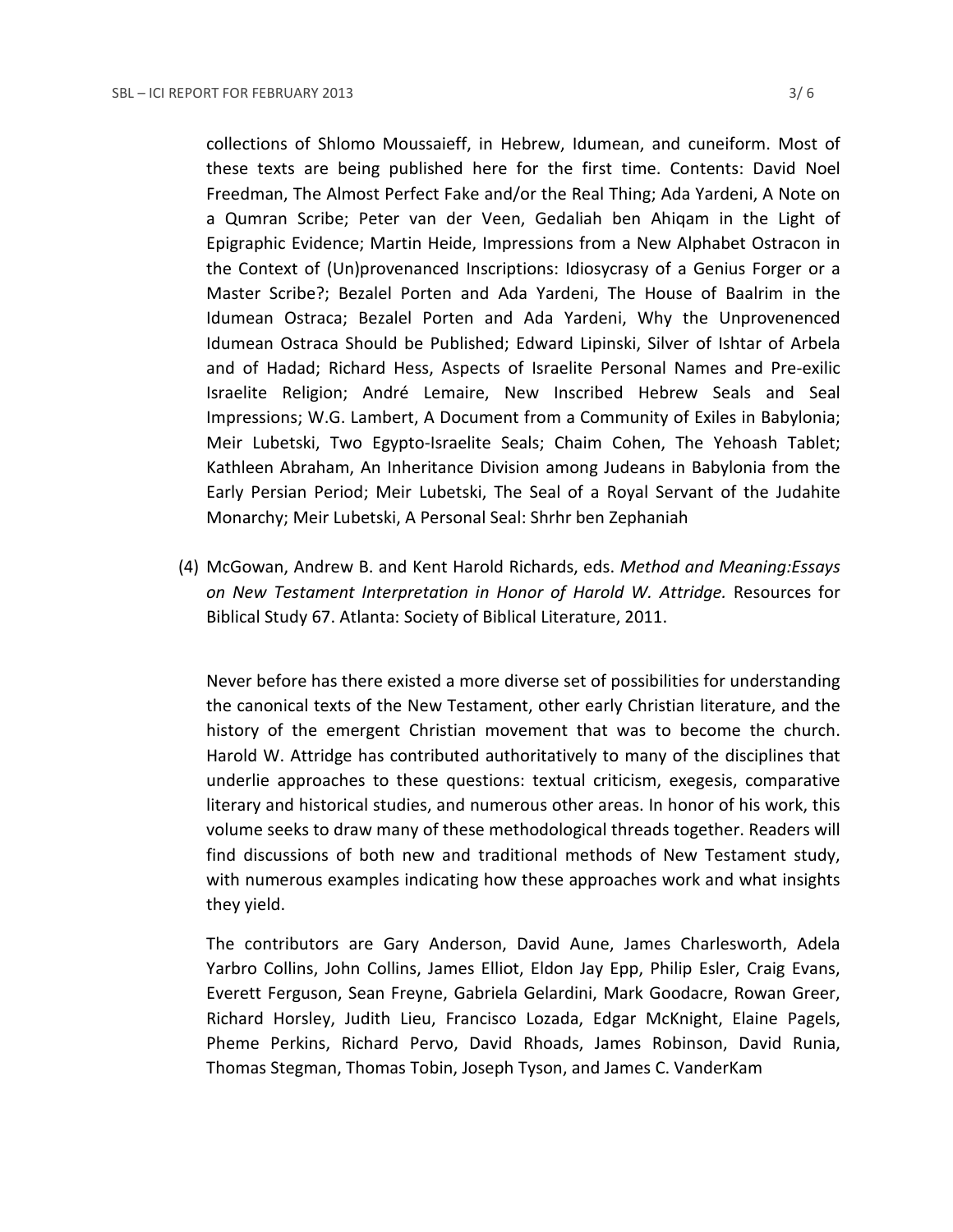(5) Sneed, Mark R. *The Politics of Pessimism in Ecclesiastes: A Social-Science Perspective.* Ancient Israel and Its Literature 12. Atlanta: Society of Biblical Literature, 2012.

Scholars attempt to resolve the problem of the book of Ecclesiastes' heterodox character in one of two ways, either explaining away the book's disturbing qualities or radicalizing and championing it as a precursor of modern existentialism. This volume offers an interpretation of Ecclesiastes that both acknowledges the unorthodox nature of Qoheleth's words and accounts for its acceptance among the canonical books of the Hebrew Bible. It argues that, instead of being the most secular and modern of biblical books, Ecclesiastes is perhaps one of the most religious and primitive. Bringing a Weberian approach to Ecclesiastes, it represents a paradigm of the application of a social-science methodology.

(6) Salzman, Michele Renee and Michael Roberts, trans. *The* Letters *of Symmachus: Book 1.* Writings from the Greco-Roman World 30. Atlanta: Society of Biblical Literature, 2011

This first introduction to, commentary on, and translation into English of the first book of the letters of Quintus Aurelius Symmachus shows the leading orator and statesman of the fourth-century Roman Senate deeply engaged in conversation with the leading men of the empire. The book highlights the influence of the late Roman aristocracy that flourished in the century after Constantine and demonstrates that it did not become powerless in the face of the new Christian elite. Shared goals united the late Roman elites far more than religion divided them, helping explain the relatively nonviolent and gradual conversion of the western Roman aristocracy. One hundred and seven letters—nuanced to match the recipient's personality, status, and interest—discuss literature, religion, politics, and shared pleasures, and provide a unique window into the private lives of Rome's leaders, pagan and Christian, in late antiquity.

#### (e) JSTOR INITIATIVE

JSTOR has initiated a program to offer free, read-online access to individual scholars and researchers. A January 2013 [press release](http://about.jstor.org/news/free-read) announces the expansion of the program to 1,200 journals. For more information, please click [here.](http://ancientworldonline.blogspot.ca/2012/03/jstor-register-read.html)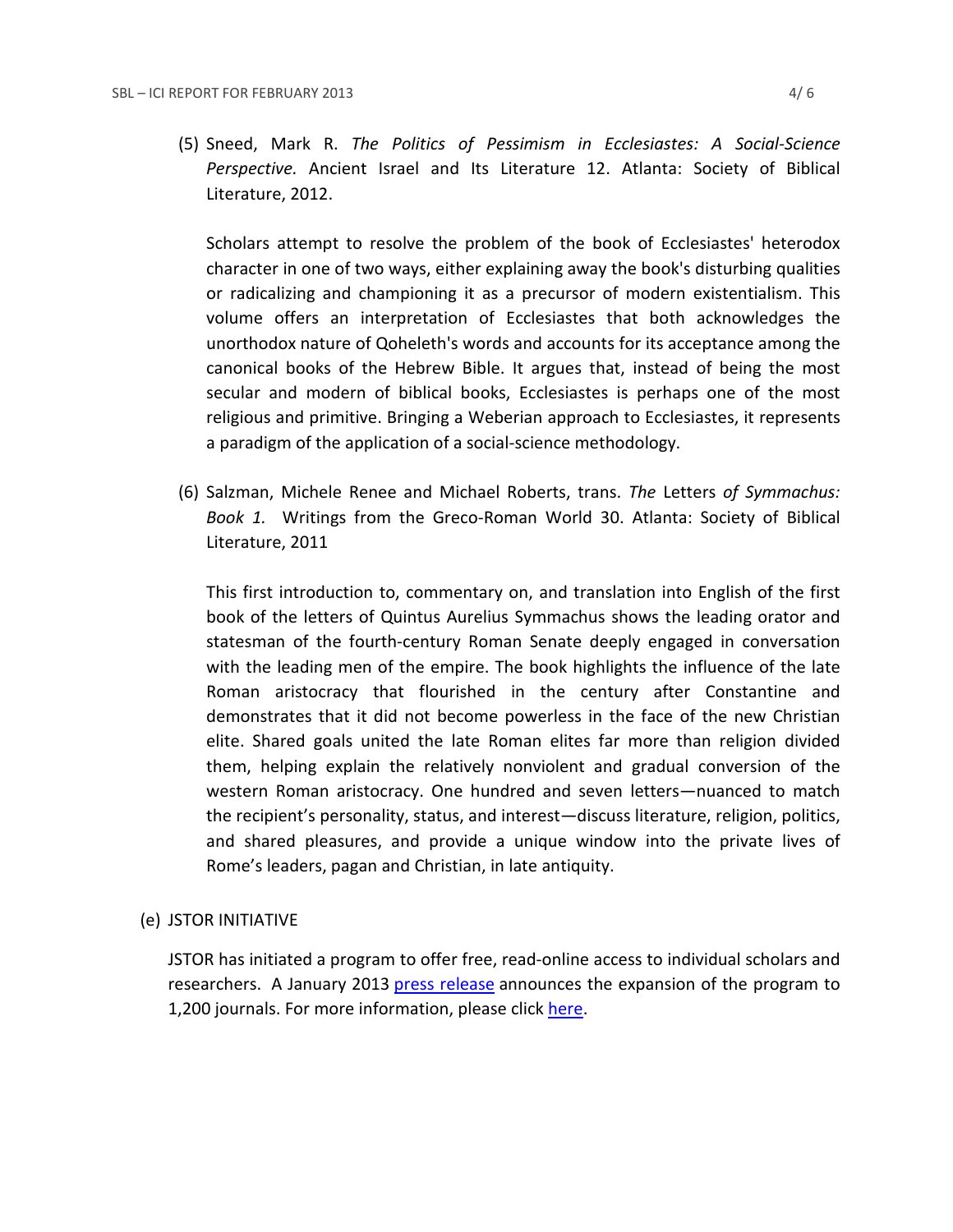#### (f) SALE OF PRINTED SBL BOOKS

Almost all new, recent, and backlisted SBL and Brown Judaic Studies titles are available to SBL members at a thirty percent discount during the spring sale. To order books, [download](http://www.sbl-site.org/assets/pdfs/OrderFormRM2013FourPage.pdf) the order form, then mail, fax, or phone your order by May 31. If you prefer to order at the SBL Store, make sure to use the promo code SPG2013 at checkout to receive your discount.

### (g) EVENTS

The SBL maintains a significant list of events taking place anywhere in the globe. For the full list please go to<http://www.sbl-site.org/meetings/events.aspx>

Please provide information on conferences in your region, including calls for papers, to Sharon Johnson at [sharon.johnson@sbl-site.org.](mailto:sharon.johnson@sbl-site.org)

#### July 7-11

SBL International Meeting

To be held in St. Andrews, Scotland. (As mentioned above, the meeting will include an informal ICI session to exchange ideas, provide feedback and the like). **[More](http://www.sbl-site.org/meetings/Internationalmeeting.aspx)  [information](http://www.sbl-site.org/meetings/Internationalmeeting.aspx)**

July 30- Aug 2 EABS Annual Meeting Annual Meeting of the European Association of Biblical Studies Hosted by the University of Leipzig, Leipzig, Germany **[More information](http://www.eabs.net/)**

### August 2013

8/4–8/9 International Organization for the Study of the Old Testament (IOSOT) The 21st Congress of the International Organization for the Study of the Old Testament (IOSOT) will take place at the University of Munich, Germany. As usual it will be joint with the Congresses of the International Organization for Septuagint and Cognate Studies (IOSCS, 1.-3. of August), of the International Organization for Qumran Studies (IOQS), the International Organization for Masoretic Studies (IOMS), the International Organization for Targum Studies (IOTS) and the International Syriac Language Project (ISLP). **[More Information](http://www.en.iosot2013.evtheol.uni-muenchen.de/index.html)**